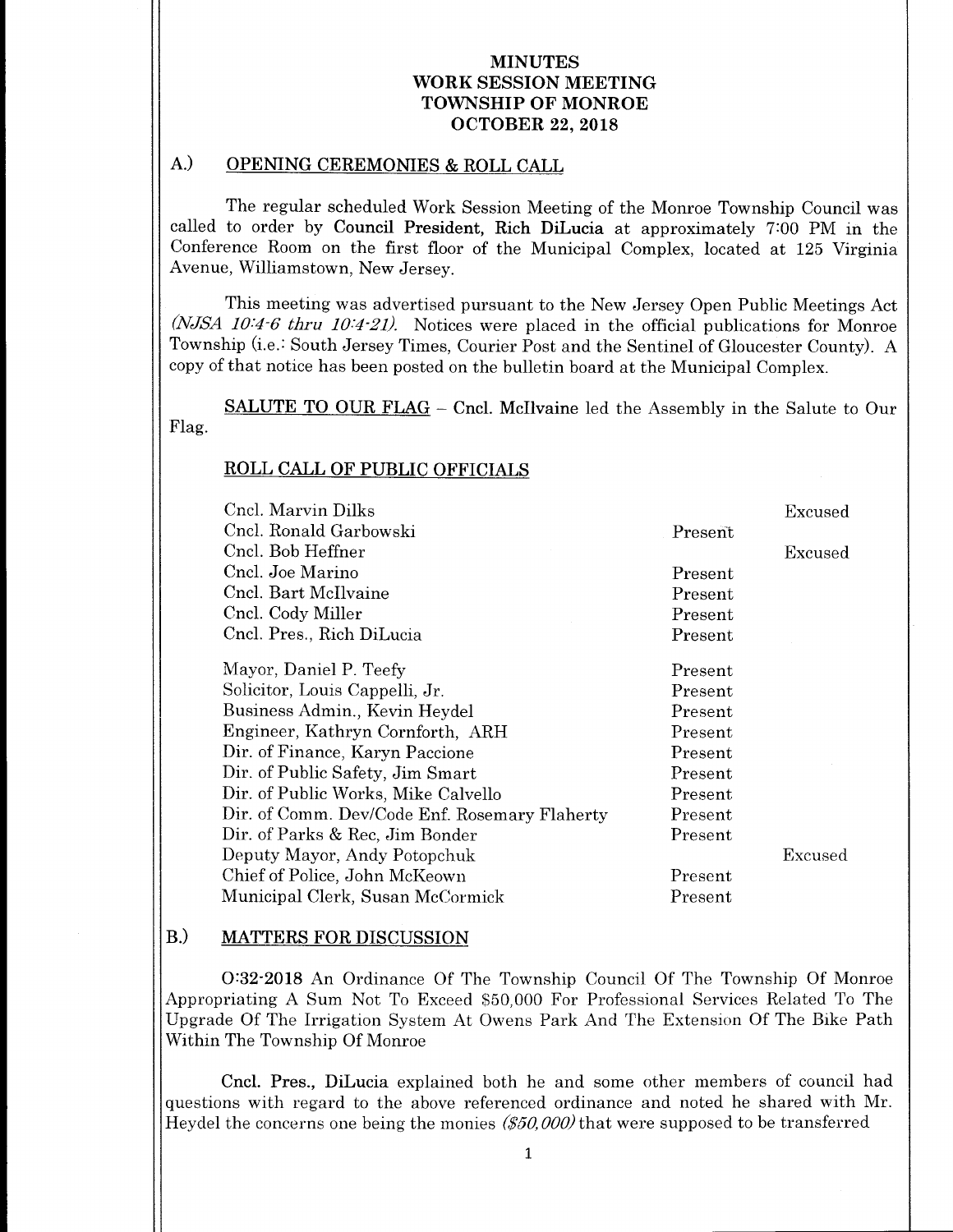#### B.) MATTERS FOR DISCUSSION (cont'd)

from the developer's fund where funds are pretty much depleted and can't be replenished under the law. There is no other place to go for recreational endeavors other than possibly the Open Space Fund adding that he was sensitive to the fact there is an Open Space Committee and there have been on-going discussions with them on the possible purchase of some land. Cncl. Pres., DiLucia noted before we move forward on this ordinance he would like to have a financial breakdown of the projects in the works that we are aware of. As we discussed previously in addition to the bike path and the other project in question, that being the irrigation system he explained some four years ago we acquired a \$780,000 grant for the leisure park/dog park and four years ago that was at <sup>a</sup> price that was doable. Mr. Heydel will request Adams, Rehmann & Heggan to give us <sup>a</sup> rundown on what they thought the cost of that project would be now so we can begin to prioritize, if we run out of money, what it is we would want to do first. Business Administrator, Kevin Heydel advised that he spoke with Kathryn Cornforth, ARH and what we are going to do, as we already awarded them a contract for the design and that is done, is to take a look to see what other costs are out there that will not be covered by the grant. We can bring this back to council for review to see whether or not the design is what we can afford or possibly pare back that design so that we can adjust the dollars to what we have to work with. Mr. Heydel added he would have this information prior to the next council meeting. Cncl. Pres., DiLucia then noted this project has been four years in the making and is a priority as there is \$780,000 in grant money laying out there and he would hate to lose that. Mr. Heydel then addressed <sup>a</sup> question on the Open Space Fund indicating there is balance of about \$1.5 million. Back in 2015 there was an ordinance passed (Ordinance  $O/14$ -2015, February, 2015) where 20% of the Open Space Funds is dedicated toward Open Space, this would be anything going forward from that date. Mr. Heydel added that from a tax perspective each year when the budget is prepared we are putting in approximately \$70,000 a year plus whatever interest has accumulated and there is approximately <sup>a</sup> quarter million dollars in there now. Cncl. Marino questioned if there was an expiration date/deadline associated with the \$780,000 grant. Mr. Heydel advised with the irrigation we have it as of May, 2019. Kathryn Cornforth, ARH noted yes, the irrigation grant is May, 2019 and the leisure/dog park is a few months later. The DOT bike path is something just awarded with 2018 funds and there is usually a two-year deadline in spending the money so there is more time with the bike path. Mrs. Cornforth then explained because we did get the bike path connection we are hoping to take a bit of the burden off of the leisure park because we were going to make the connection with that but now that we have DOT funds we can take that portion out and have the DOT funds pay for it. Cncl. Pres., DiLucia questioned the date whereby we would be in jeopardy to lose any of those grants? If we passed the ordinance would that satisfy the grant or do we actually have to spend cash? Mrs. Cornforth indicated it was her grant or do we actually have to spend cash? understanding that you have to be, at <sup>a</sup> minimum, under construction and she would have to double check if you have to be finished. She then noted she will check with Green Acres to see if it is whether we have to be under contract or if we have to be finished. She then noted with regard to the irrigation standpoint as that is an older grant/loan she felt that would have to be finished toward the middle of May of next year. Cncl. Pres., DiLucia questioned if that was even feasible? Mrs. Cornforth responded that would depend upon the total scope of work. The original project bid for full irrigation came in vastly over budget but we were going to try and scale back but didn't know if scaling back was council's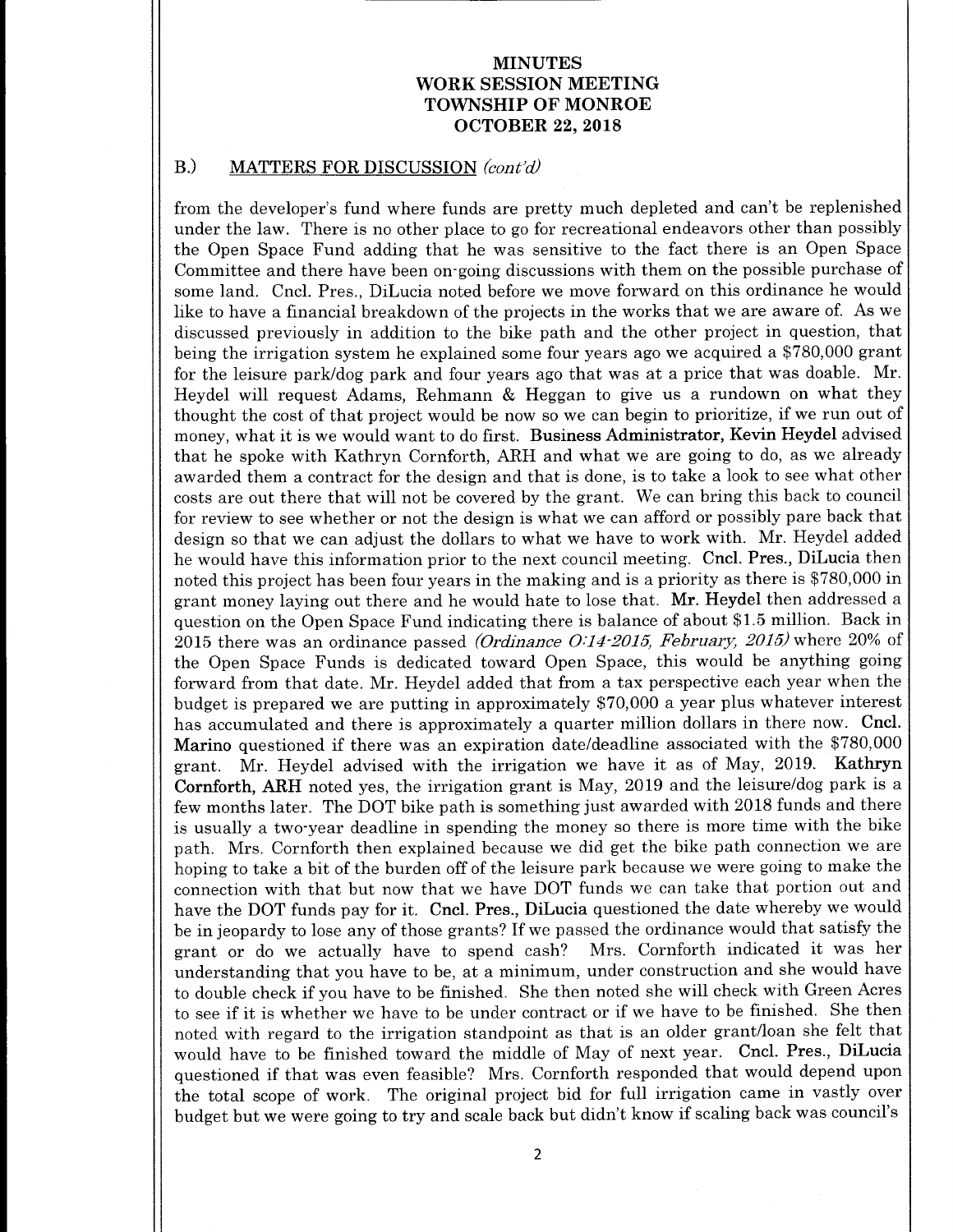#### B.) MATTERS FOR DISCUSSION (cont'd)

intention. Cncl. Pres., DiLucia noted with the leisure park being a much bigger project are we in danger of not being able to complete that project because if the project has to be complete I would think we are in jeopardy right now on that. Mrs. Cornforth noted it depends on when you would go out to bid and when it would be awarded, something like the park which is not road work, can be done over the winter months *(utilities, etc.)* Again, it was noted that Mrs. Cornforth would check on the rules as they pertain to this project through Green Acres. Cncl. Pres., DiLucia noted he would hate to lose that money. Cncl. Marino then questioned if there was an extension process. Kathryn Cornforth advised one extension has already been requested, she will check to see if additional extensions are granted or if it is just one and done with clarification on as long we are under contract and moving forward or will they take <sup>a</sup> hard line indicating we should be finished. Mr. Heydel noted he would think that if we have the award and are under construction they would not pull it during construction. Cncl. Marino added he would like to find this out. Cncl. Pres., DiLucia noted for this project to have taken four (4) years to get to this point we must be able to look to some things being unforeseeable or delays, he questioned if there were any<br>provisions in the grant that would give us some consideration based on that. Mrs. provisions in the grant that would give us some consideration based on that. Cornforth noted that was certainly something she can discuss with our contact at Green Acres. Cncl. Pres., DiLucia urged Mrs. Cornforth to get back to council ASAP on this. There was discussion on the need for \$50,000 (noted in ordinance) and Mr. Heydel advised he would put the \$50,000 out there just so if there is a need to come back for another \$5,000 or so, then we would not have to come back for another ordinance. He then went on to speak on the costs associated with the Cultural Resource Study performed at the leisure park, the electrical service evaluation for the irrigation, Rodier contract for the concession stand as well as payment for the Owens Park oil conservation application fee. Out of the \$50,000 previously approved in 2018 there is a balance of \$10,500. Cncl. Pres., DiLucia questioned if all the funds were not used could we put it back in the fund. Mr. Heydel advised we could, but it basically stays out there until we use it, it rolls over from year to year with no expiration on it. Cncl. Marino then posed <sup>a</sup> question with regard to the Cultural Resource Study performed and if there was anything found. Kathryn Cornforth responded that was initially excluded from our design contract because we thought with the property being farmed for years there would be nothing out there however Pinelands required it be done and nothing was found and we are okay to proceed.

Ordinance O:32-2018 as referenced was not moved forward for approval, it will be discussed at the Ordinance Committee Meeting scheduled for Thursday, November 8th.

#### C.) PUBLIC PORTION

Cncl. Marino made <sup>a</sup> motion to open the Public Portion. The motion was seconded by Cncl. Mcllvaine and unanimously approved by all members of Council in attendance.

Len Fritz approached council with his concerns involving the Open Space Fund. Cncl. Miller advised when discussion took place on various projects there was conversation on how the Open Space Committee is looking at different properties they would like to acquire. Mr. Fritz questioned the utilization of funds.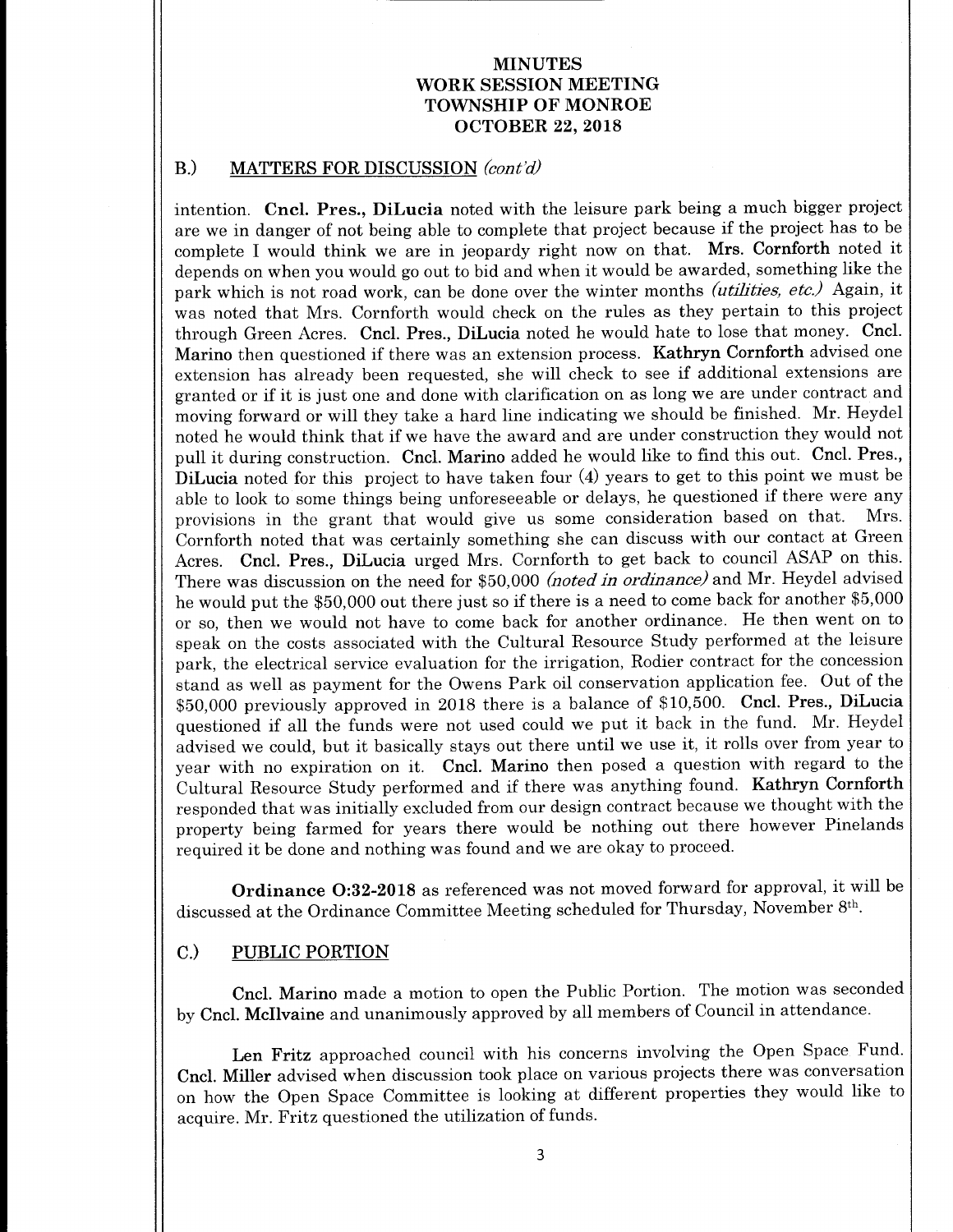# C.) PUBLIC PORTION (cont'd)

Cncl. Miller noted his concern was that Open Space funds should be used for Open Space. Cncl. Pres., DiLucia wished to make clear that a report was given on how much money we had in the developer's fund and that we had no ability to get any more money to put into the fund. It was said, once that was depleted that it may be possible if the governing body wanted to; they could allocate money from the open space fund to recreational activities. This doesn't necessarily say that we would or could it was just said that legally this could be done. He explained that the reality of life is such that we have three (3) projects being looked at and we are not sure how much money any of those with grants attached to them are going to cost, adding that he asked to get an accounting of the costs associated with the three projects so we have some idea whether we have enough money in the fund that is utilized for such projects, without touching any other funds or the general fund. Mr. Fritz advised council that he was letting them know that Open Space is hot on some projects, one which we actually presented to the council earlier in the year and how it was delayed somewhat seeing how it has to go through the Planning Board and he has not seen it on their agenda to know what direction it is going in. He added this was <sup>a</sup> priority for us and he felt it would be <sup>a</sup> big win for the community as well. The property is located right next to Owens Park however he was unsure of the cost. If we only have \$1.5 million he had no idea what the asking price would be. At this time, there was discussion on the ordinance previously approved (Ordinance  $O(14\text{-}2015)$  and Mr. Heydel explained that as of the date of that ordinance *(February, 2015)* there was a balance and let's just say, for example, that balance was \$ 1. <sup>3</sup> million and if we put in \$200,000 then the 20% would be required of that  $$200,000$  figure. Mr. Fritz spoke of a resolution approved by the Open Space Committee last year to bump that up to 30%. Mr. Heydel noted a matter such as that would go to the Ordinance Committee. Cncl. Marino, Chair of the Ordinance that would go to the Ordinance Committee. Committee requested Mr. Fritz to send him the information.

Mayor Teefy then spoke with regard to the property Mr. Fritz was referring to. It is the property next to the high school *(Braves Boulevard)* and recently the developer redid their plan, they clustered it and what they will do is build that development (96 homes) and actually install <sup>a</sup> traffic light which will move Braves Boulevard to align with the Twelve Oaks development entrance. This will make the intersection much safer for both the students and the residents. The portion Mr. Fritz was speaking of was offered to us for \$2. 2 million, two years ago consisting of approximately 8.2 acres. That has been set aside and donated to the township for recreation purposes. Instead of us buying it they are actually dedicating it to the township. Mayor Teefy also spoke of the question that was voted on back in 2006 or so for the Open Space Rec fund and put that in front of council so they see what this is as the people voted to put in 2 cents. Mr. Heydel noted it was up to 2 cents and over the years that kind of changed due to reassessments, etc. and basically today we are putting in approximately  $\frac{1}{4}$  of a penny and that is roughly about \$70,000. Mayor Teefy then noted you talk about it being the Open Space Fund it is really an Open Space/Rec Fund and the rec fund portion of it is to be used for new facilities, you can't really use it for maintenance, it is almost like <sup>a</sup> 50/50 split.

Cncl. Miller made <sup>a</sup> motion to close the Public Portion. The motion was seconded by Cncl. Garbowski and unanimously approved by all members of Council in attendance.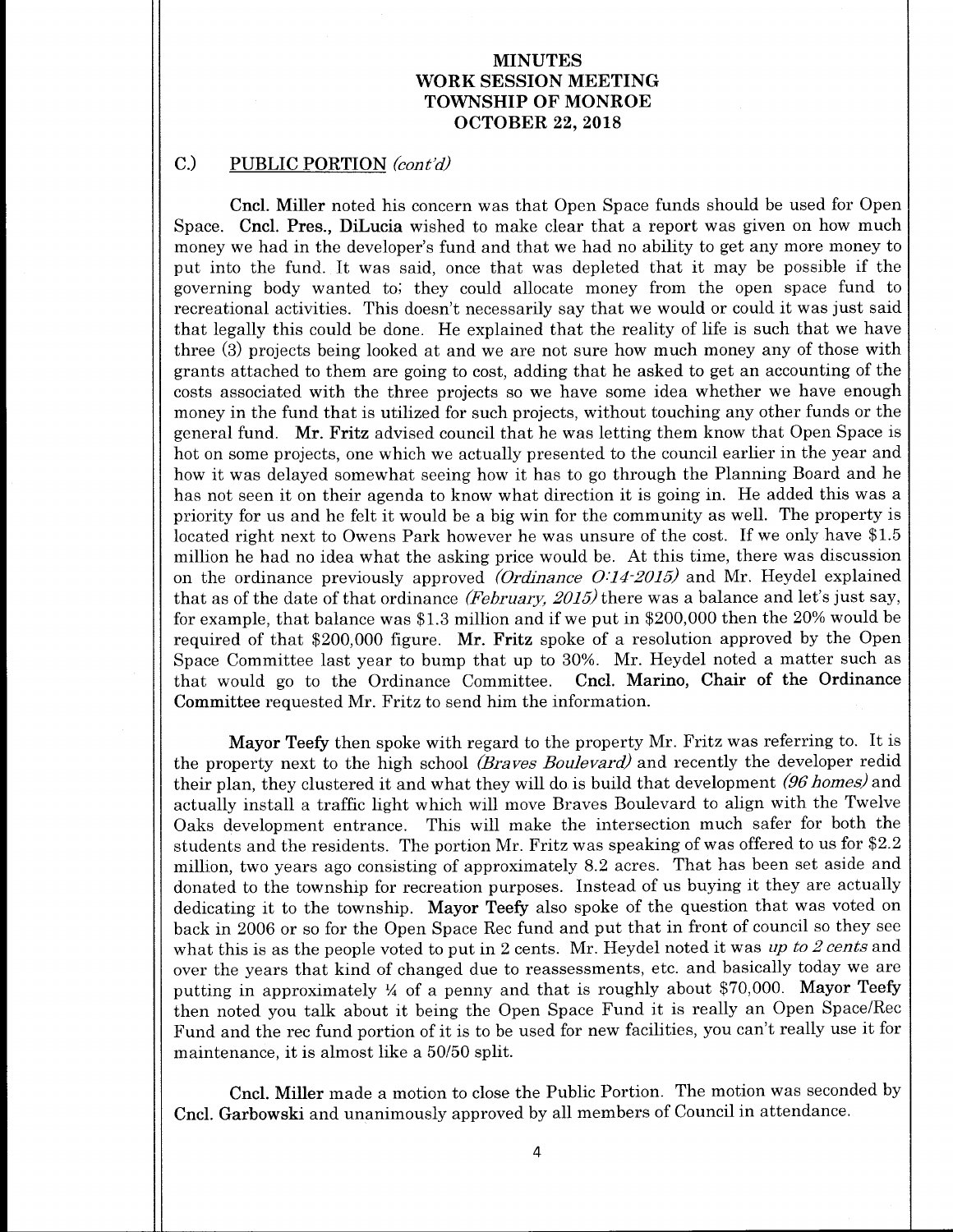# D.) NEW BUSINESS

Mayor Teefy advised he would be making some appointments, Library Board, Open Space Committee, Municipal Alliance and the Environmental Commission. He noted he would be making those appointments at the regular council meeting as the Library Board appointment requires the advice and consent of council and he spoke of the three people who submitted Citizen Leadership forms for the position.

Cncl. Marino then referred to the report submitted by ARH and posed some questions on the ATS Property. There was a proposal circulating to the administration and he was not sure where we were on this but he had not seen it. Mr. Heydel advised the proposal was for \$ 3500.00 but he did not have <sup>a</sup> funding mechanism for it and he was waiting until November so that he could transfer funds. Cncl. Marino asked how long ago this proposal was submitted. Mr. Heydel indicated about three (3) months or so, explaining the \$10,000 figure remaining *(from previous ordinance)* could not be used toward this as the ATS property does not fall under a Parks & Rec project. Cncl. Marino requested a copy of the actual proposal submitted by ARH. Mrs. Cornforth further explained this is for additional testing that DEP is requiring in order for us to obtain the "No Further Action" which means you have <sup>a</sup> clean site. It was noted there is no grant available for this.

Cncl. Marino then questioned the 2017 Road Program as noted in the Engineer's Report submitted to council. Mrs. Cornforth explained when we pull out of our capital projects we submit the information to Administration and part of it is because there is <sup>a</sup> final quantities change order and in this case it is about \$27,000 under contract. Mr. Heydel noted that is the reason for the additional resolution that was scheduled R:209-2018 Resolution Authorizing The Execution Of A Final Change Order For South State, Inc. In The Decreased Amount Of \$27,444.76 For Services Associated With The 2017 Monroe Road Program. Mr. Heydel will be submitting an update to council sometime prior to the next council meeting on where we are with the funds for 2018 because we are awarding \$1.1 million this evening on projects. Some of the things have shifted and we don't have enough money for the construction of Kent Road even though we did the design. Out of the 2018 money we have roughly \$47,000 left plus the  $$27,000$  with a balance of approximately \$70,000. The estimate for Kent Road was about \$ 130, 000 and the reason we don't have those funds is due to Forest Drive, Phase II where we turned around and had to do Briarwood Drive (Forest Drive to the creek) as this was in terrible shape and we extended the project to include this portion of Briarwood Drive. This has had an impact on the completion of Kent Road thus we will have to adjust and figure out Kent Road in the 2019 capital road program. Mr. Heydel then noted he has a breakdown of what the estimated costs were in 2018 and went on to explain the figures involved. From a capital standpoint we put in  $$1$  million, a grant was received in the amount of \$339,000 for Forest Drive. Cncl. Marino noted he was curious to see where we are with this program from the initial design phase and the projected costs to where we are at now. Mr. Heydel noted he could submit a report on what we projected in 2017/2018 and where we spent it and you will be able to see changes that were made.

Cncl. Marino then questioned some items involving the award of the bid for the 2018 Road Program R:208-2018 Resolution Of The Township Council Of The Township Of Monroe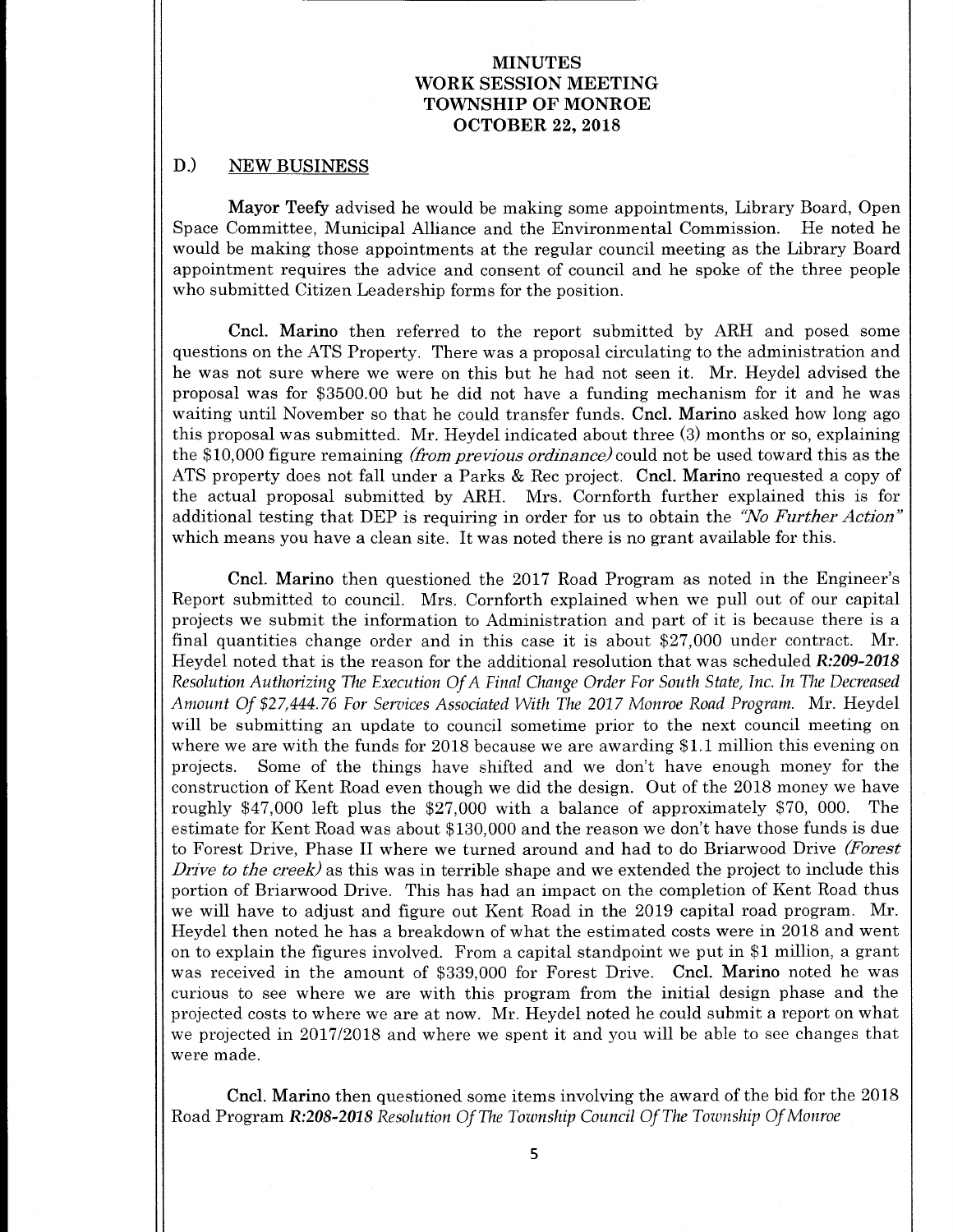# D.) NEW BUSINESS (cont'd)

Awarding Bid To South State, Inc. For Services Associated With The 2018 Monroe Road Program As Specified In The Bid Specifications For The Township Of Monroe, Gloucester County And Authorizing The Proper Township Officials To Execute The Required Documentation. Kathryn Cornforth, ARH noted that South State was the contractor that did the 2017 Road Program, they were the low bid on both Forest Drive and the 2018 Road Program so part of that comes into play with going after so much work part of the pricing *(inaudible)* we bid them together in hopes of getting aggressive pricing from contractors. Some of it goes into when you see unit pricing that is <sup>a</sup> little bit lower, some contractors choose to do a lower unit price and perhaps fill some of the cost into say for example <sup>a</sup> site prep and clearing number. She then went on to further explain how some contractors distribute their costs. Mrs. Cornforth noted they have worked with South State on a number of projects at both the local and county levels and they are good contractors. Cncl. Marino noted he was not questioning that at all but what he was looking at was some of the pricing, especially concerned with the DGA. For example, the \$8. 00 figure for DGA. Mrs. Cornforth advised that South State has an asphalt plant so they can produce some of their own materials. Cncl. Marino noted no offense but they can't produce anything for \$8.00, and I am comfortable with South State but when I looked at these figures I didn't remember seeing numbers/discrepancies like this previously. Cncl. Marino then noted he had requested Mr. Heydel to give us <sup>a</sup> projected cost versus our final cost because when this project was budgeted at \$839,000 and the number comes at \$706,000 that shows me we are under what we anticipated; so if we continue to do that then perhaps we can either stretch some roads or perhaps do something further. Discussion continued.

#### E.) OLD BUSINESS - None

#### F.) COMMITTEE REPORTS

Cncl. Miller, Chairman of the Redevelopment Committee reported on the Market to Affordable Program and submitted a Gloucester County NSP Home Purchase Rehab Feasibility Analysis which contained the numbers involved with one of the homes being considered. The property in question is located in the Forest Hills development  $(321)$ Balsam Road) and Triad who is the Affordable Housing Administrative Agent is looking at three  $(3)$  properties and the issue we have is the turnaround time as the three  $(3)$  locations we had interest in were already bought. We then decided it would be best to go through our committee (Miller, Garbowski, Marino) however we just received these numbers so we have a chance to present this to council. He then explained some aspects of the Market to Affordable Program, we have money in our trust fund and we have allocated money to Triad to begin to acquire some of these properties and rehabbing them. The property indicated on the report was the first single family dwelling that we are looking to sell at an affordable rate. Cncl. Miller then advised the initial offer will go in at about \$85,000 and then went into the figures associated with the estimate of costs and fees then noted the development subsidy would be approximately \$34,812. He then noted when the original packet of information was distributed the number of the subsidy was \$27,500 and what will happen is this number is an average because some homes that are rehabbed will require <sup>a</sup>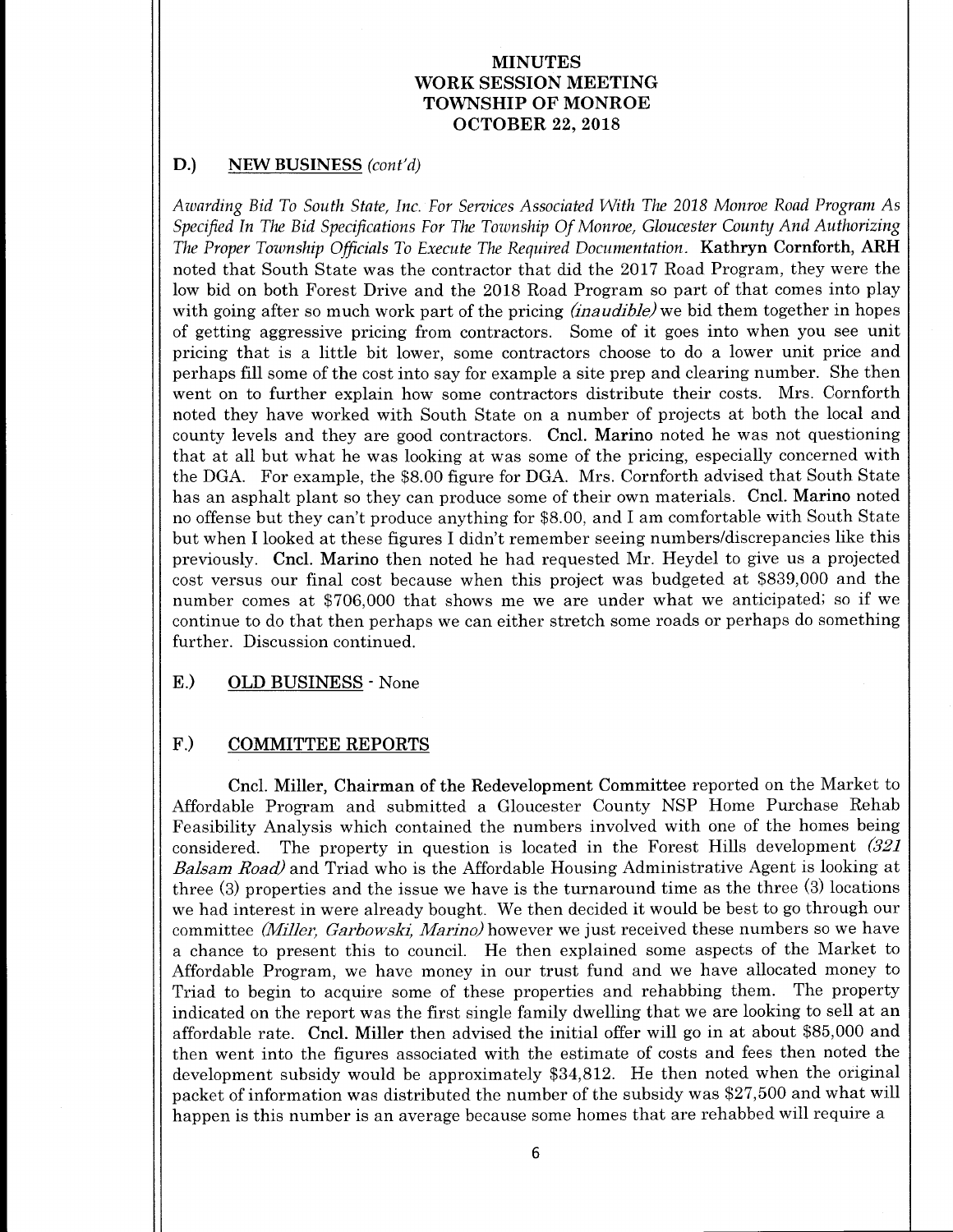# F.) COMMITTEE REPORTS

lot less rehabilitation. What the committee chose to do was to present this to council so you could familiarize yourselves with the costs associated with the program. Again, you are taking a property in a residential neighborhood that is vacant and abandoned and rehabbing it thus providing an opportunity for homeownership for someone who fits into <sup>a</sup> low or moderate income. These individuals that are applying for the mortgages must pass a background check as well as <sup>a</sup> credit check. Cncl. Miller advised he has seen the home, it is in <sup>a</sup> nice area and it will definitely be <sup>a</sup> nice project to start with. At the last council meeting we approved a transfer of \$250,000 and the goal of this is once this home is sold the money  $(\$146,588 \text{ sale price})$  would go back into our trust fund. This is money that is allocated for affordable housing requirements in the trust fund so we do have to start spending it, hopefully we will have this property rehabbed by January, 2019. He went on to speak on the balance of funds in the trust fund adding it was about  $$1/2$  million with another additional million from a settlement agreement. There was some general another additional million from a settlement agreement. discussion on the abandoned properties fund.

Mayor Teefy explained (for clarification purposes) what Cncl. Miller was referring to was the Blaze Mill lawsuit with 56 affordable units amounting to \$1.56 million which was figured out years ago. Once they start to build out there that money will get put into the fund. Mr. Heydel noted he was under the impression we were talking about abandoned properties fund, this is different. Mr. Heydel then noted that money will come in from the developer specifically as he builds, he is putting funds in as opposed to putting affordables in to however many townhomes he is doing. He is giving us cash as opposed to putting it into his development. Cncl. Pres., DiLucia noted the reason why this is so important to know, if we are going to average a \$30,000 deficit you are talking about \$100,000 for every three (3) homes, that  $$1/2$  million is done after fifteen (15) homes which is far short of what we have to do in order to meet our obligation. He noted his concern on where the rest of the money is going to come from. Cncl. Miller noted some of these properties will be coming in at \$5,000, \$10,000 or \$15,000 and the subsidy will be less. Cncl. Pres., DiLucia noted we already heard that based on a company that has experience they said the average is about 27, <sup>000</sup> and until proven otherwise assume that it is going to be that amount. There was continued discussion on the figures involved. Cncl. Miller advised the whole reason we are doing this is because we are addressing <sup>a</sup> portion of our affordable housing obligation/requirement but also because we have to spend that. Cncl. Pres., DiLucia noted nobody is questioning that it is just that I think everybody needs to be realistic and when we say \$1.5 million and it's not it is half a million; somebody ought to do the math. We need to start thinking ahead about what we are going to do to meet that obligation. Mr. Heydel added that probably half or a portion of that amount is going to go to professionals to monitor and install the program. Cncl. Miller then spoke on the costs adding that Triad's costs are pretty affordable for a legal and administrative agent you are looking at 14, 000. To do this internally as a township, we don't have the resources or manpower to be able to administer this program. Mr. Heydel noted he could tell council from experience since we have had this fund all of it has gone to professionals and he can prepare <sup>a</sup> report on that. Nothing has gone toward rehab, this is the first time we are actually *(inaudible,* may people speaking at once). Mr. Heydel then noted his concerns with how much more are the professionals going to draw from this fund and that may deplete the money that we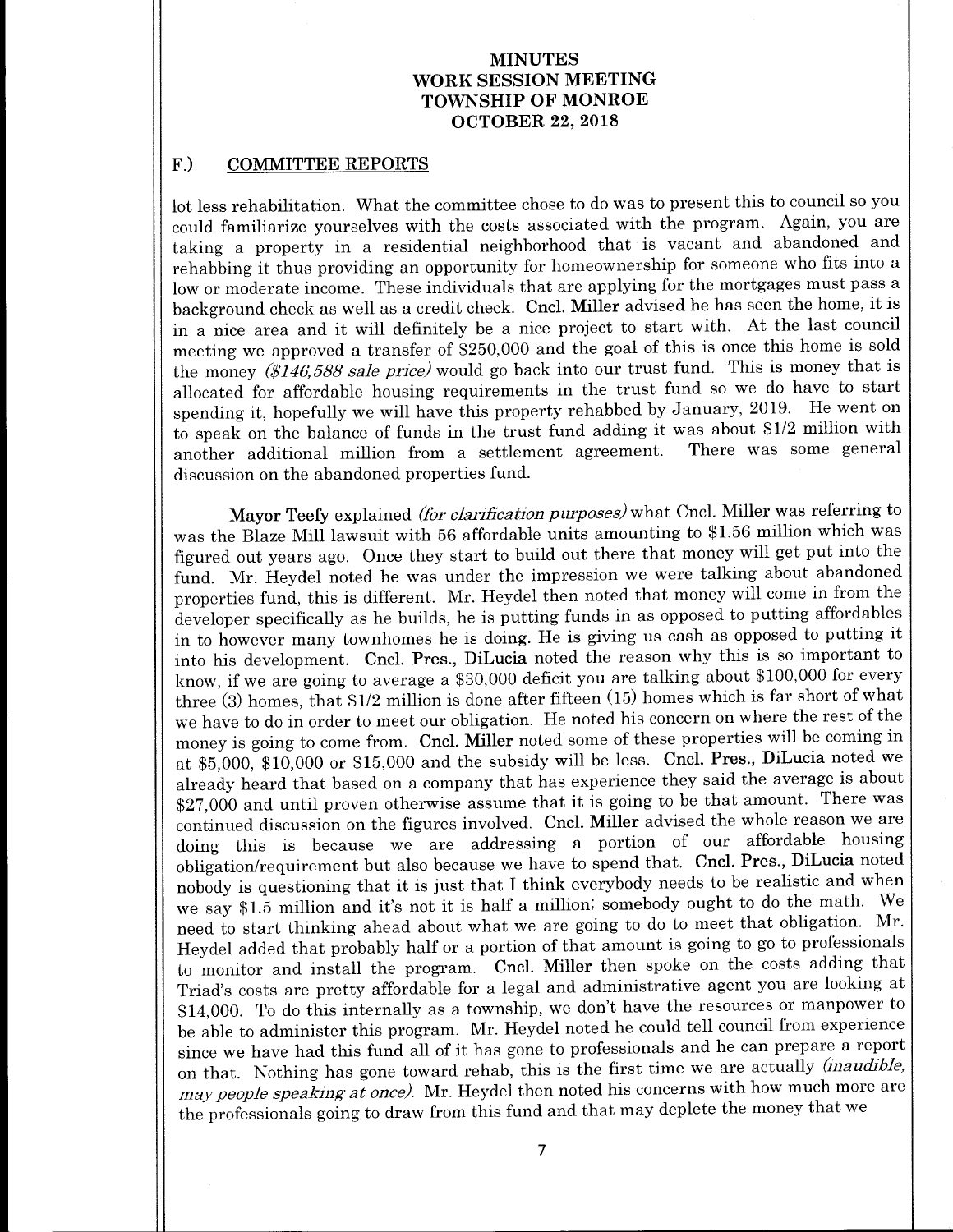#### F.) COMMITTEE REPORTS  $\langle \text{cont'}d \rangle$

have to actually do these rehabs. Cncl. Miller noted that is why we want to do this now and are trying to be aggressive with it. This is what <sup>I</sup> would like to do moving forward that being give council a report of what the committee is looking at. Again, we had three (3) homes that were on the back burner we looked at that were in the price range when a week and <sup>a</sup> half later they were already sold. Cncl. Pres., DiLucia questioned if we have purchased the home (Forest Hills) or are we going to bid on it? Cncl. Miller responded they Triad) are going to bid on it. We do not own it yet and we must give the authorization this why it was presented to council so that members could see the process, and the costs associated with it. Cncl. Miller explained he would like council's authorization first but moving forward, based on the fact this is time sensitive that we allow the committee to deal with this. Again, there is no guarantee we will get the property. It was the consensus of the council members in attendance to move forward with the process to acquire the property located at 321 Balsam Road (McIlvaine-Nay, Dilks-Absent, Heffner-Absent). Director of Finance, Karyn Paccione advised that the State has now approved these type of trust funds so this is another avenue that can be utilized from the abandoned property money and placed in <sup>a</sup> trust for rehab and things of that nature. She added the COAH money is strictly for COAH unit obligations. If you wanted to help rehab <sup>a</sup> property not dedicated as an affordable housing unit you can utilize this trust. Mrs. Paccione noted she would work with Mr. Heydel on this.

David Simpson, Real Estate Investor questioned what loan was being used that would qualify buyers. Cncl. Miller noted he would supply Mr. Simpson with contact information from Triad, the agent that deals with all of this. Mr. Simpson felt, in his professional opinion, this program would be a healthy investment on the township's part.

Augustine Francinari noted that in 1976 when the houses in Forest Hills were built they all had underground oil tanks which causes <sup>a</sup> problem. He questioned if Triad ends up with that cost. Cncl. Miller noted they remediate all of that, it is <sup>a</sup> cost that is factored into when they do the rehabilitation. There is no cost added to the taxpayer/individual. Mr. Francinari then spoke on the process involved when removing an oil tank, the remediation involved and the procedure used if the home was built on <sup>a</sup> slab. Cncl. Marino added that in Forest Hills not all the homes in Forest Hills had oil tanks, maybe some were built on slabs and they did but the older section and some of the newer section were all gas.

# G.) QUESTIONS REGARDING RESOLUTIONS SCHEDULED - None

# H.) QUESTIONS REGARDING ORDINANCES SCHEDULED - None

#### I.) ADJOURNMENT

With nothing further for discussion, Cncl. Miller made a motion to adjourn the Council Work Session of October 22, 2018. The motion was seconded by Cncl. Garbowski and was unanimously approved by all members of Council in attendance.